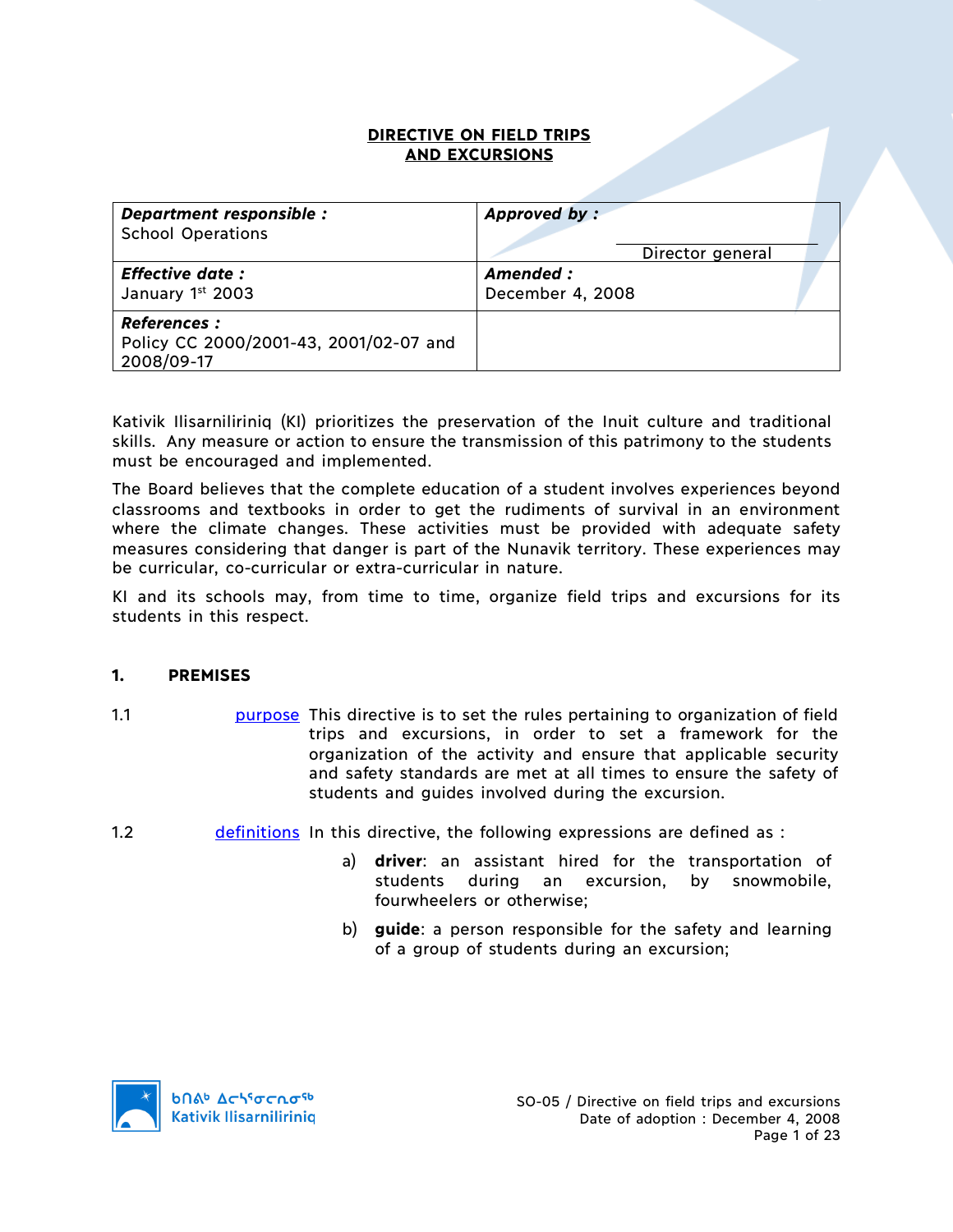- c) **day excursion**: an outdoor activity outside the community, not including a camping activity;
- d) **school administration:** the school principal, viceprincipal or centre director at the regular sector.

### **2. GENERAL PRINCIPLES**

- 2.1 **application** This directive applies to all excursions organized by a school or by a department, including activities organized within the culture and social studies programs.
- 2.2 safety Safety shall be given the highest priority for students and staff when planning or approving a trip or excursion. Supervision will be determined by taking into account the number of students, their age, their gender and the nature of the activity. Each adult leader is expected to provide reasonable supervision in the interest of each student and for the welfare of the entire group.

### **3. ANNUAL PLANNING**

- 3.1 excursion plan At the beginning of each school year, an excursion plan should be prepared by the school administration (Principal and the Centre Director) in consultation with culture, language, and social studies teachers and in consultation with the Education Committee.
- 3.2 **prior approval** Any excursion shall be approved by the Education Committee of education committee the school prior to its implementation.
- 3.3 kindergarten Only day excursions may be organized for kindergarten and and cycle 1 & 2 Primary cycle 1 and 2 (first year).  $(vr 1)$
- 3.4 cycle 2 Day excursions and overnight excursions may be organized for (yr 2) and secondary students in Primary Cycle 2 (second year) and Cycle 3 as well as students for secondary students.
- 3.5 modification The Director of School Operations or his delegate discusses the to the excursion excursion plan with the school administration to ensure the plan excursion activities comply with the KI programs.

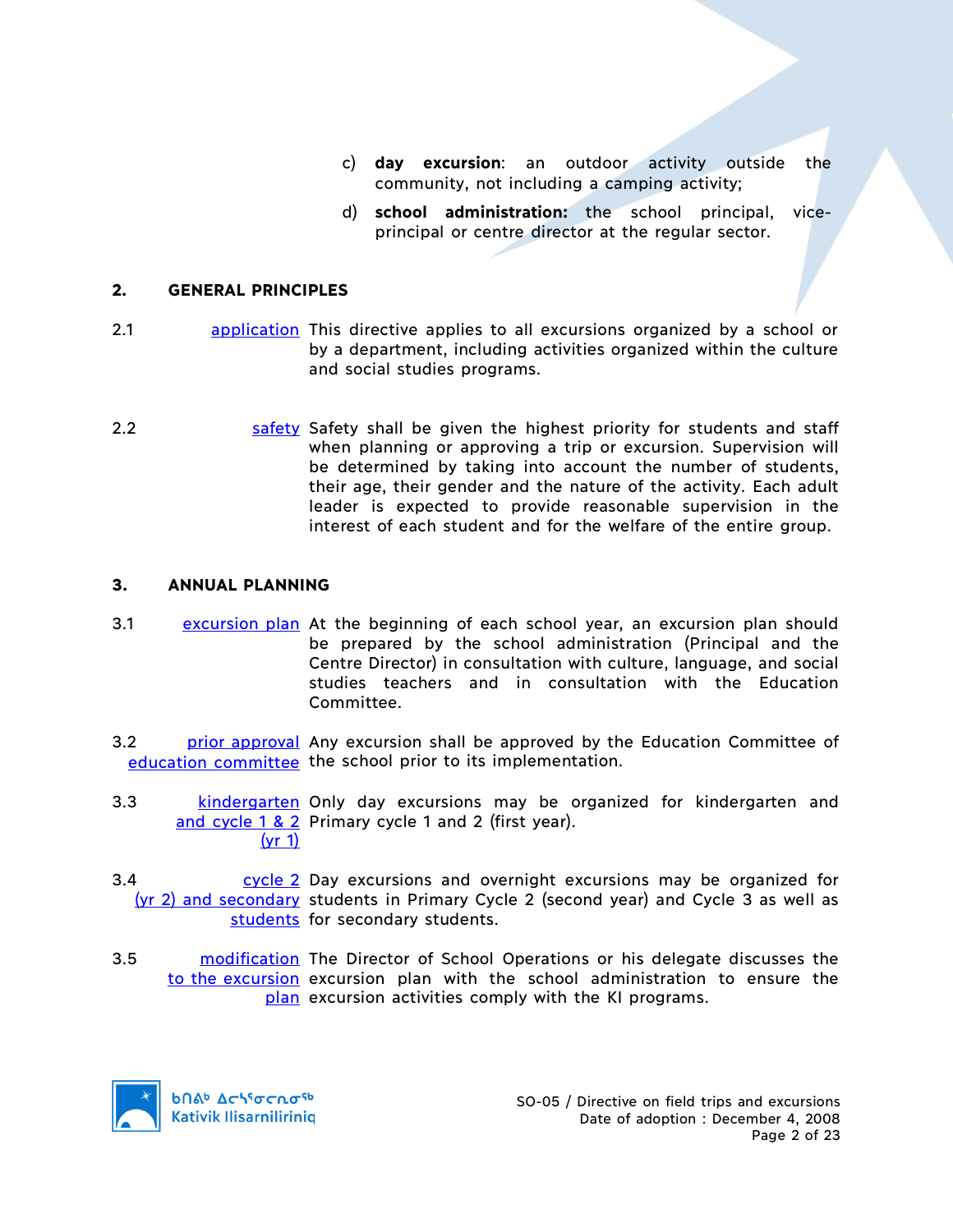*Procedure* 3A) submission of the The excursion plan including trips outside Nunavik should be sent excursion plan to the Director of School Operations by September 30<sup>th</sup>. 3B) maximal fund The excursion budget is separate from the regular school budget per student and is calculated by the number of students.

## **4. INFORMATION ON THE ACTIVITY**

- 4.1 **detailed** During the school year, all excursions shall be described and description/ request proposed by the person responsible for the activity on a form for funds called "Request for Excursion Funds" as shown in *Annex A*. This request must be filled out at least two (2) weeks before the excursion is to take place and must be approved by the Education Committee.
- 4.2 **information** Information regarding all activities in which students take part will to the parents be communicated to parents/guardians to allow them to make informed decisions regarding their permission for students to take part in trips.
- 4.3 homeroom/ The homeroom or specialist teacher may accompany his students specialist teachers on an excursion trip with the school administration approval.
- 4.4 mixed gender When the group is a mixed gender group, both male and female group adults should accompany the groups for overnight excursions.

### *Procedure*

- 4A) content of the The form should indicate: the educational purpose and the request for funds description of the excursion, the names of the guides, and the expected expenses (gas, naphta, food, etc.).
- 4B) send the The Request for Excursion Funds should be faxed to the request department of School Operations at least one week before the first day of the excursion as planned.

## **5. REQUIRED QUALIFICATIONS / GUIDES AND DRIVERS**

- 5.1 **builary on the guides** accompanying the group should as much as possible qualifications have the following qualifications:
	- a) first aid course or equivalent;
	- b) gun safety license (if guns are brought);
	- c) know the land very well.

Priority shall be given to guides having such qualifications. The form as shown in *Annex B* must be filled by the guide.



**b**በል<sup>b</sup> Δς<sup>56</sup>σς λσ<sup>ς6</sup> **Kativik Ilisarniliriniq**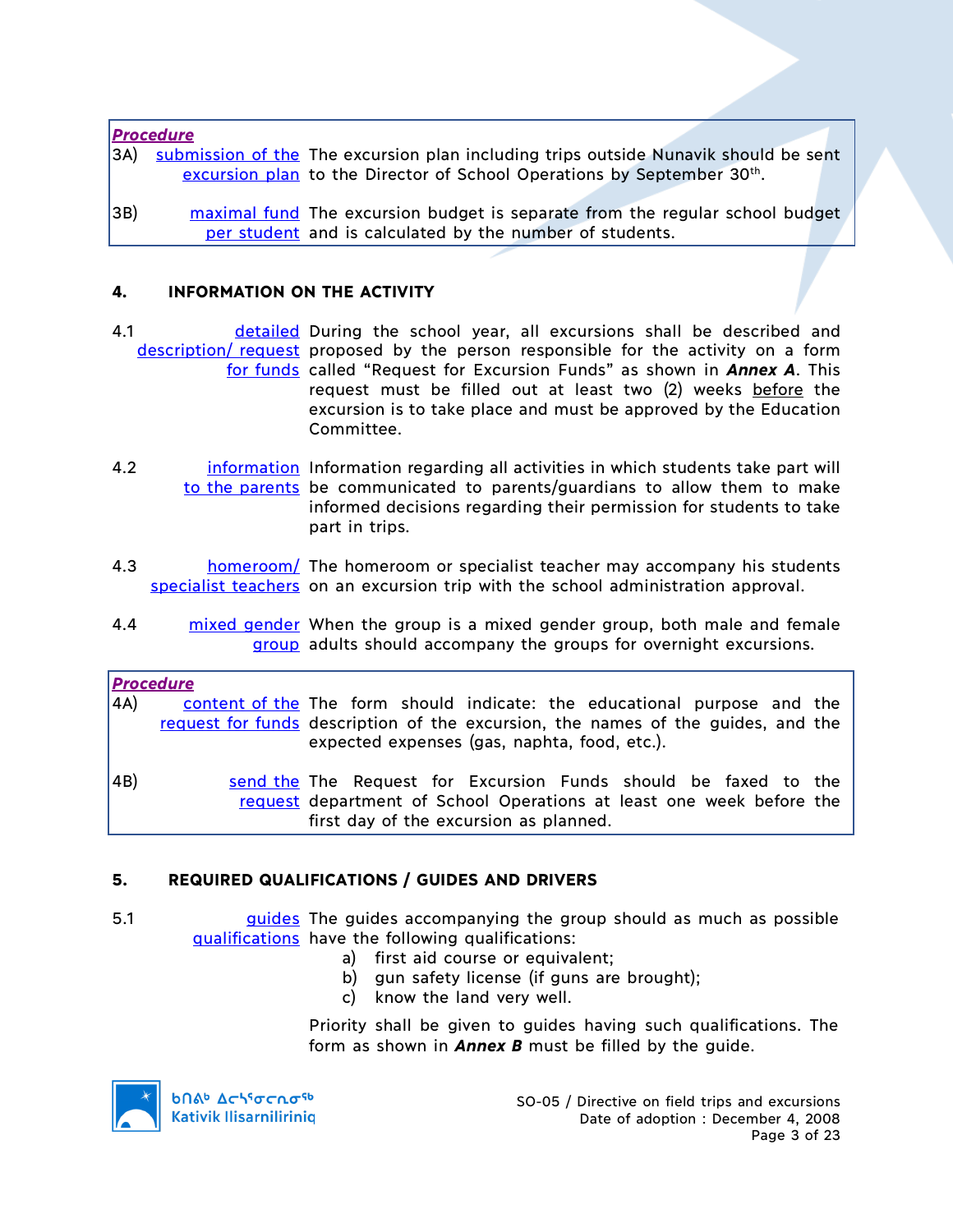- 5.2 **drivers** All drivers responsible for the transportation of students during aualifications an excursion must be 16 years old and over. Priority shall be given to drivers with valid driver's licence.
- 5.3 **Student's** A student may use his own vehicle with the approbation of the own vehicle school administration. In such case, only the gas is to be reimbursed. However, should a student uses his vehicle for the transportation of other students accordingly to article 5.2, the rental fee for the vehicle is paid as per *Annex C*.
- 5.4 **Example 20 education** The Education Committee shall review all guides and drivers committee review qualifications and recommend their hiring.
- $5.5$ employee guide or driver if he already receives a salary from the Board KI An employee of the Board is not entitled to any fees paid as a covering the same period.

### **6. PREPARATION OF THE EXCURSION**

6.1 **I** number of The number of guides required for an excursion depends on the quides required nature of the activity and are determined as follows but could be modified depending on the time of the year, conditions of the land, water, ice, snow and distance of the excursion trip:

| a) | canoe:              | 1 guide per 4 students                                                                                 |
|----|---------------------|--------------------------------------------------------------------------------------------------------|
| b) | boat (Peterhead):   | 1 guide per 4 students<br>(captain is considered as a<br>guide as well as each crew<br>member)         |
| C) | snowmobile:         | 1 guide per 3 students                                                                                 |
| d) | hiking :            | 1 guide per 15 students at the<br>secondary level<br>1 guide per 7 students at the<br>elementary level |
| e) | camping excursion : | 1 guide per 3 to 4 students<br>(each tent or igloo must have<br>an adult supervisor).                  |

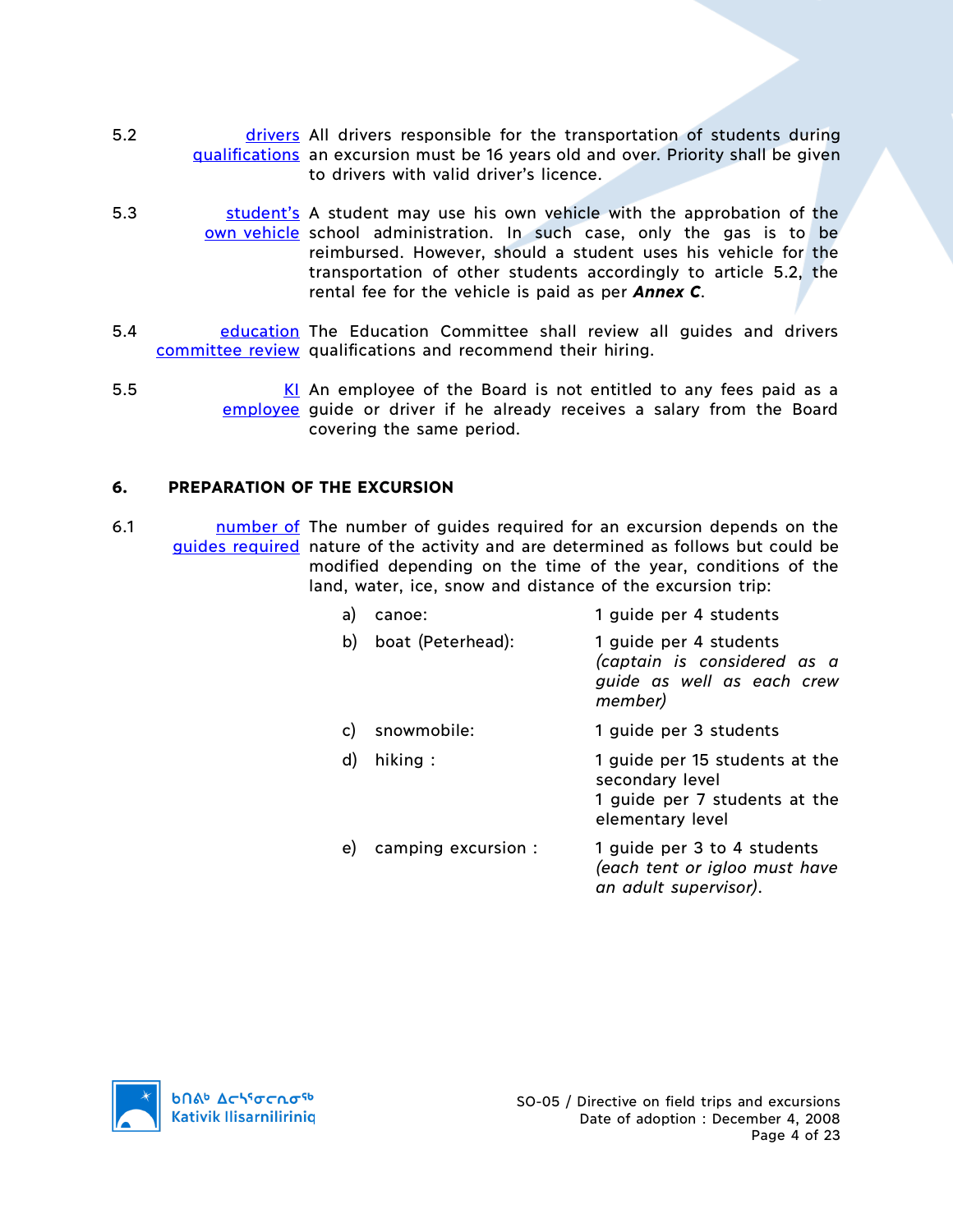6.2 basic material The following material, supplies and gear shall be supplied by to be supplied guides for all type of excursion exceeding 10 kilometers :

## by guides

- hunting knives
- flashlight
- axes
- tools
- HF radio
- saw
- rope
- candle
- maps
- tarp
- pots and pans

### In winter :

- snow knife
- shovel
- ice chisel
- snow shoes if applicable

6.3 **additional When a canoe or a boat is used, the following additional material** material to be shall be supplied by the guides :

supplied by guides

for boating

- two paddles
- rope and life preserver (rescue)
- anchor
- tool to bail water
- 6.4 **additional When the excursion includes a camping activity, the following** material to be material shall be supplied by the guides :

supplied by guides

- for camping
	- Coleman stove

• tent

- Coleman lantern and mantel
- 6.5 material to be The following material shall be supplied by the student:
	- supplied by the student
- mattress
- sleeping bag
- adequate clothing

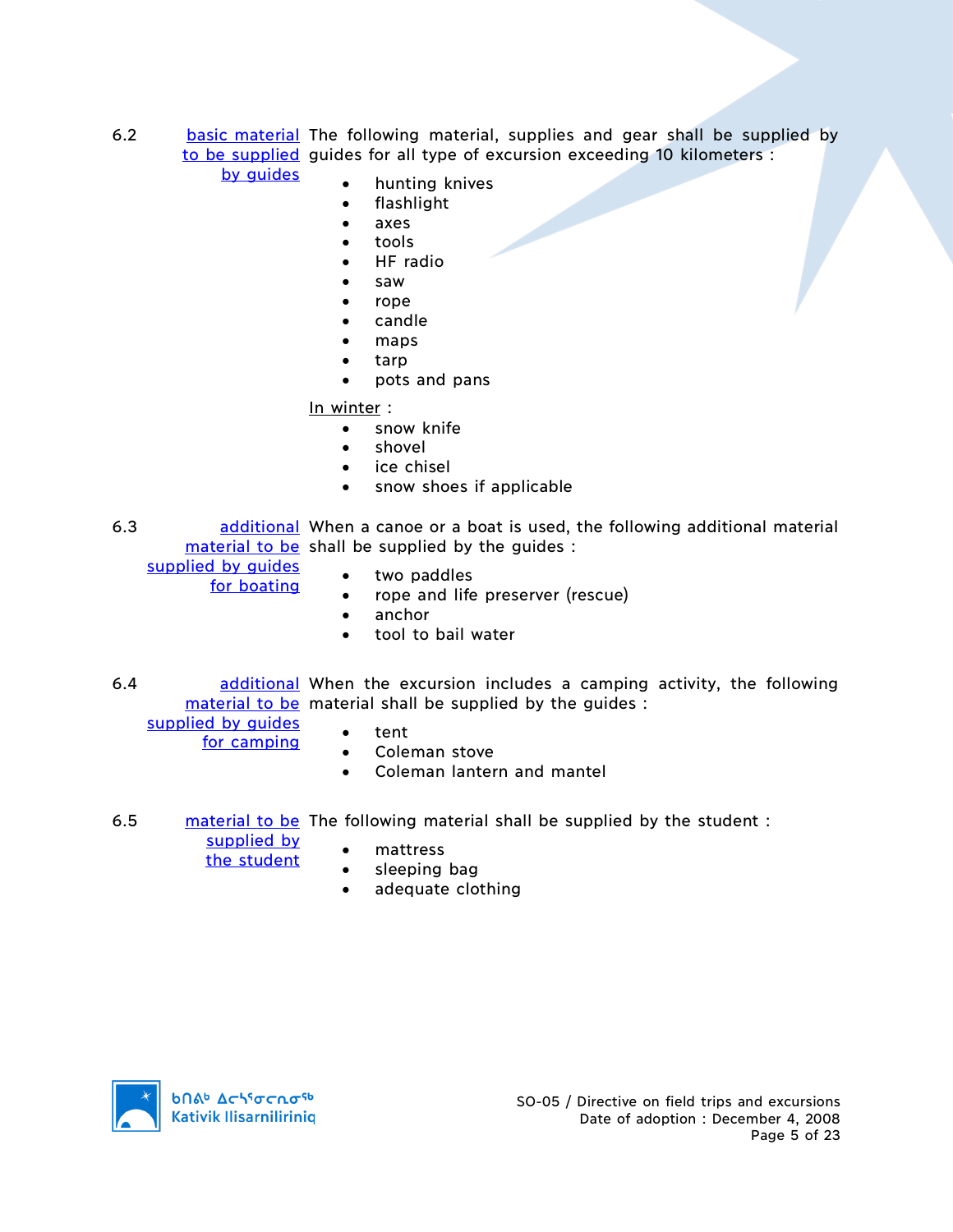- 6.6 material to be The following material shall be supplied by KI for every excursion : supplied by KI
	- orienteering compass
	- whistle
	- GPS
	- batteries for the HF radio
	- one DOT approved lifejacket per person
	- fuel and naphtha
	- two (2) first aid kits
	- two (2) emergency kits, flares and waterproof matches
- 6.7 food allocation An allocation per student for food is set in **Annex C** and reflects per student the difference in cost of living of the communities. The guide has the responsibility to purchase the food respecting the food allocation and has to submit a detailed receipt. The Centre Director has the responsibility to supervise the purchases.
- 6.8 **authorized** The food allocation is to purchase basic staple foods as suggested food in *Annex D.* The allocation shall not be used to purchase ammunition, cigarettes or junk food.
- 6.9 ammunition A guide can be provided ammunition for the use of teaching about hunting in accordance to regulations and safety policies on the use of firearms. Students with permits for the use of firearms can bring their gun on an excursion trip with the school administration and their parents' approval.

| <u>Procedure</u> |                                                                                                                                                           |
|------------------|-----------------------------------------------------------------------------------------------------------------------------------------------------------|
| 6A)              | list of supplies Just before departure, the person responsible for the excursion<br>has to fill the list of supplies brought for the excursion. This form |
|                  | is shown in <b>Annex E.</b>                                                                                                                               |
| 6B)              | traditional Someone may be paid to make the bannock or other traditional                                                                                  |
|                  | food food before the trip, but that money comes out of the total food<br>budget for the trip.                                                             |
| 6C)              | <b>budget used</b> The amount for food and gas must come from the total amount                                                                            |
|                  | budgeted for the school.                                                                                                                                  |
| 6D)              | purchase The person responsible for the excursion should go to the Co-op                                                                                  |
|                  | at the co-op to sign the bill for the gas, food and naphta, and should mark<br>"Excursion" right on the Co-op bill. Original invoices, bills or slips     |
|                  | must be forwarded to the head office after they have been signed<br>(approved) by the Centre Director or Principal.                                       |
|                  |                                                                                                                                                           |

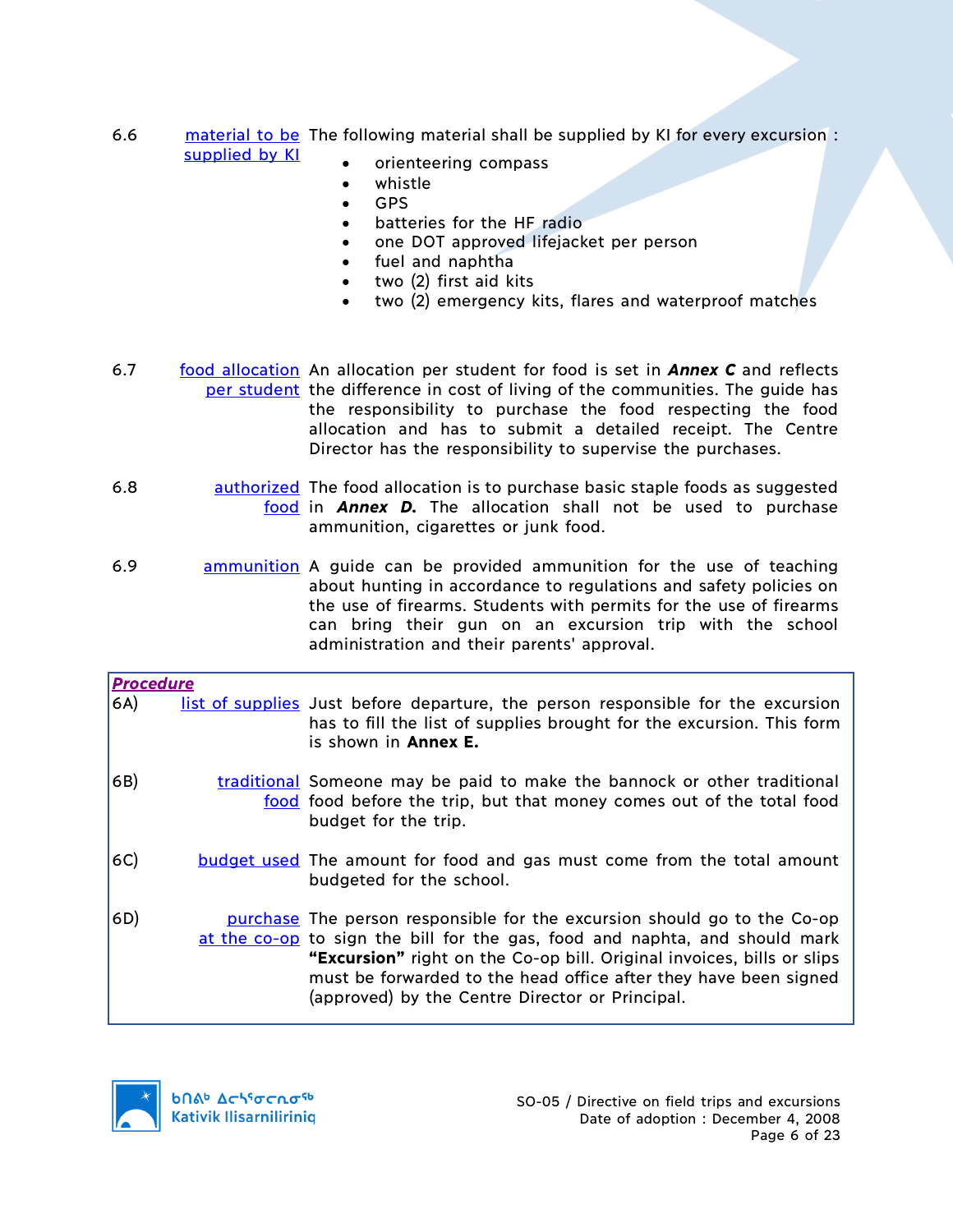| 6E) | surplus of Any leftover food after the completion of the excursion should be |  |  |
|-----|------------------------------------------------------------------------------|--|--|
|     | food divided among the guides.                                               |  |  |

### **7. RENTAL**

- 7.1 rates For rental of equipment, the rates are established in *Annex C* and an agreement is signed accordingly (see *Annex F*).
- 7.2 guide using A guide is entitled to receive an allocation for rental of equipment his own when he is using his own equipment, and this without affecting equipment the fees as provided in section 8 below.
- 7.3 **Peterhead The rental of the Peterhead does not include the fees as a guide** for the Captain and for the other members.
- 7.4 dog team Guides who use their dog teams are paid for their salary and for the use of the dog team according to *Annex C*.
- 7.5 wear and tear All rates include all wear and tear cost or damages caused to any equipment rented by KI.

| <b>Procedure</b><br>7A) | inspection Inspection of the condition of rental equipment must be done<br>by the CD before the excursion by the Center Director.                                                                                                               |
|-------------------------|-------------------------------------------------------------------------------------------------------------------------------------------------------------------------------------------------------------------------------------------------|
| 7B)                     | deposit in the The payment for the rental of equipment will be deposited in the<br>school account account of the school by the Finance Department on the Thursday<br>of the week following the reception of the Request for Excursion<br>Funds. |

### **8. FEES**

8.1 guides' and The guides' fees for excursion are established in **Annex C**. drivers' fees

### *Procedure*

8A) delay of The guides' honorarium are processed through the central system treatment/ of the KI payroll Department. It must follow the regular procedure payment of for the issuance of a cheque. The payment process requires a honorarium minimum delay of 15 days following the reception by the Department of the Staffing Form and the time sheet*.*

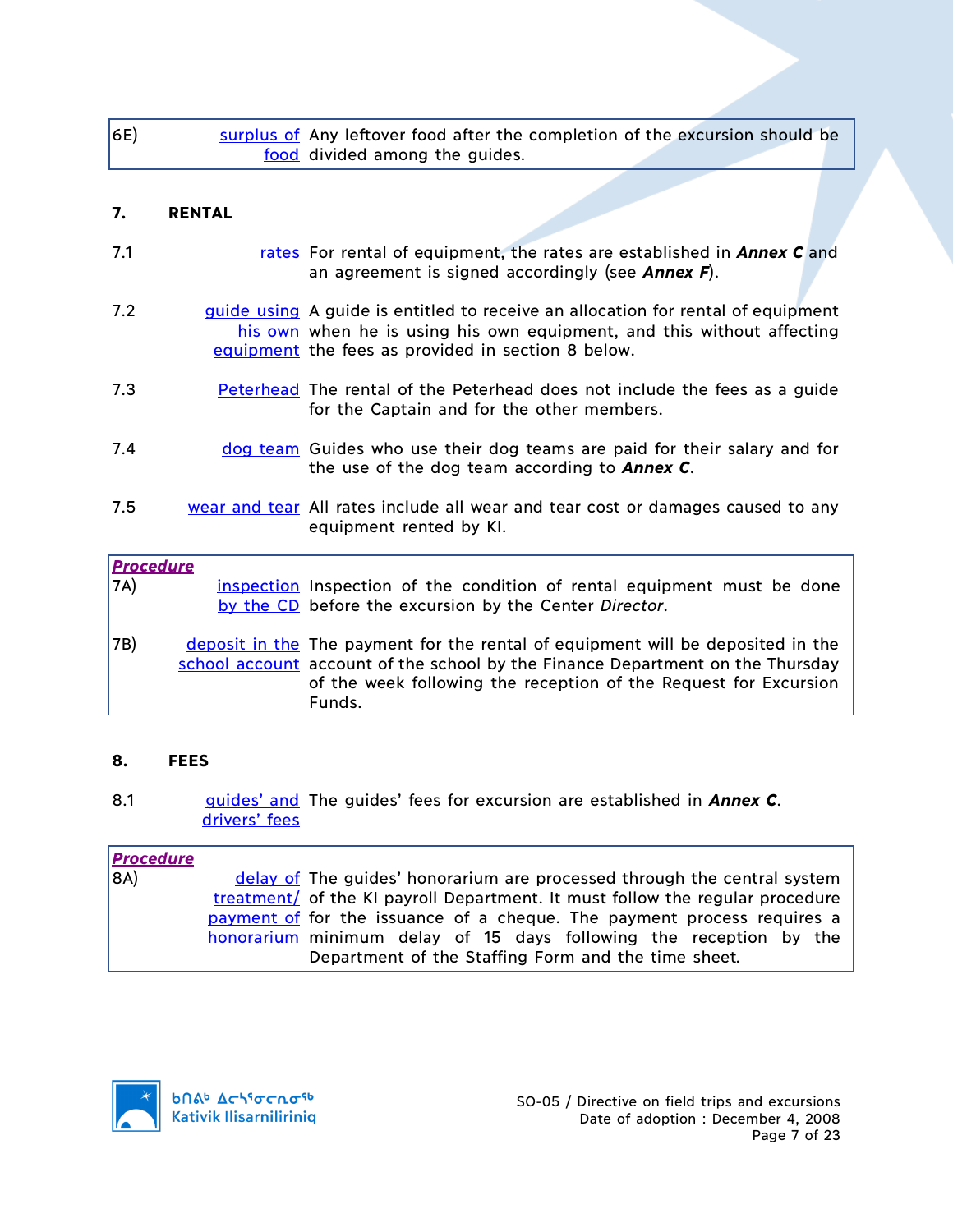### **9. OTHER REQUESTS**

- 9.1 grants to other Any surplus in the excursion fund of a school may be granted to organizations other community organizations for youth activities with objectives related to teaching Inuit cultural and traditional skills.
- 9.2 condition before The needs of the schools for excursions shall be met in all cases granting any funds before granting money from an excursion fund for any other activity.
- 9.3 **form of the Any request concerning a surplus allocation must be submitted** request in the form of a resolution adopted by the Education Committee of the school for approval by the Executive Committee.

| <b>Procedure</b> |                                                                            |  |  |  |  |                                                                     |  |
|------------------|----------------------------------------------------------------------------|--|--|--|--|---------------------------------------------------------------------|--|
| 9A)              | additional If the school excursion needs exceed the budget allocation, the |  |  |  |  |                                                                     |  |
|                  |                                                                            |  |  |  |  | funds school may request additional funding from School Operations. |  |

### **10. TRIPS OUTSIDE NUNAVIK AND OUTSIDE THE COUNTRY**

- 10.1 chaperons The number of persons to accompany the students during a trip outside Nunavik or outside the country are determined as follows but could be modified depending on the nature of the activity and the destination :
	- a) for Primary Cycles: at least one adult per four (4) students;
	- b) for Secondary Cycles: at least one adult per (6) six students.

Teachers accompanying the traveling students must be their homeroom or specialist teachers. At least one Inuk adult should accompany the group. It is strongly recommended that at least one of the teachers accompanying the group have one year of experience or more with the Board.

All chaperons must be approved by the Education Committee.

- 10.2 passports Passports are mandatory for Canadian citizens who are traveling outside Canada. All passports must be obtained by all travelers before departing from Nunavik.
- 10.3 insurance Each student has the responsibility to subscribe, at their own expenses, an additional medical insurance with a private company while traveling outside Canada. In case of casualty, the provincial regime only covers a portion of the medical costs in other countries. A private insurance will absorb the difference.

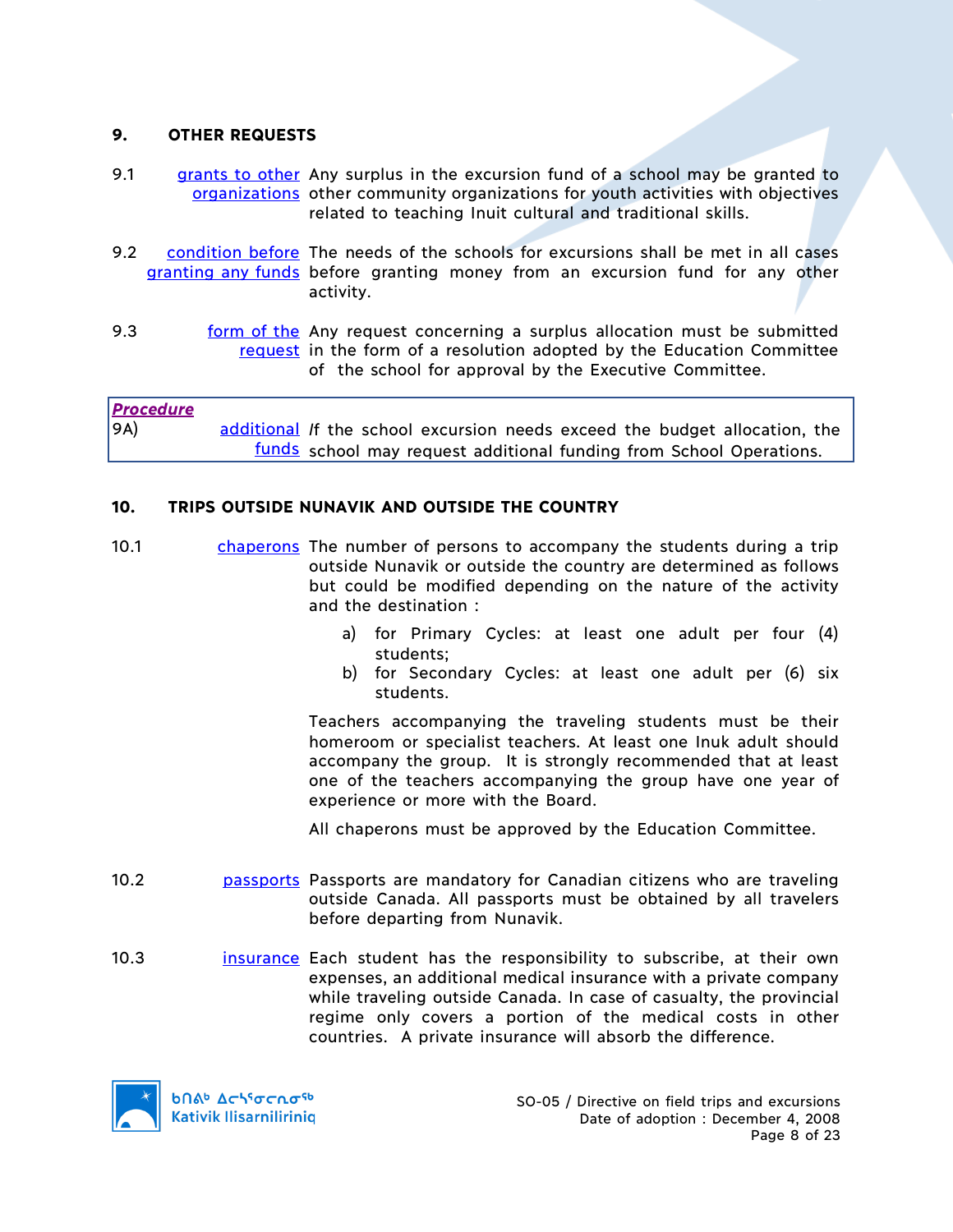10.4 **approval and All projects outside the country of a given school year must be** conditions approved by the local Education Committee according to 3.2 and by School Operations by September 30<sup>th</sup>. The Conditions and terms under which they were approved must be respected. The trip length shall not exceed 10 school days including transportation. When the project is a class outing, at least 60% of the students in this class must participate.

> In the event that a child has to be sent home, parent and the school administration, must be notified and the child must be accompanied by an adult on his return trip.

10.5 **financing** The entire funding of any project outside Nunavik must be entirely obtained by the students and teachers involved, under the supervision of the school Principal.

| <b>Procedure</b><br>10A) | <u>form</u>  | passport An application form can be obtained from any passport office,<br>application post office outlet or by Internet at: www.ppt.gc.ca.                                                                                                                                                                                                   |
|--------------------------|--------------|----------------------------------------------------------------------------------------------------------------------------------------------------------------------------------------------------------------------------------------------------------------------------------------------------------------------------------------------|
| 10B)                     | needed form: | documents The following documents must be attached to the application<br>proof of citizenship (original birth certificate as delivered<br>1)<br>by the Government of Québec by the Directeur de l'État<br>civil);<br>two identical photographs one signed by a guarantor;<br>2)<br>3)<br>the current fee in certified cheque or money order. |
| 10C)                     |              | delay All applications sent by mail to the Passport Office by mail are<br>processed in Ottawa-Hull. A minimum of 10-day processing time<br>after the application is received is necessary. The Passport Office<br>will send the passport by Priority Courier.                                                                                |
| 10D)                     |              | information For more information about passports call toll-free:<br>1-800-567-6868. For travel information, call the Department of<br>Foreign Affairs' travel information line: 1-800-267-6788.                                                                                                                                              |
| 10E)                     |              | private insurance Among private companies offering travel insurance, the Blue<br>company Cross is offering this kind of coverage.                                                                                                                                                                                                            |

## **11. KI LIABILITY**

11.1 **towards** A release of responsibility signed by the student's parents must students be provided before a student may join an excursion. The waiver to be signed is shown in *Annex G*.



**b**Πል<sup>b</sup> Δςιγσς ησ<sup>ς 6</sup> **Kativik Ilisarniliriniq**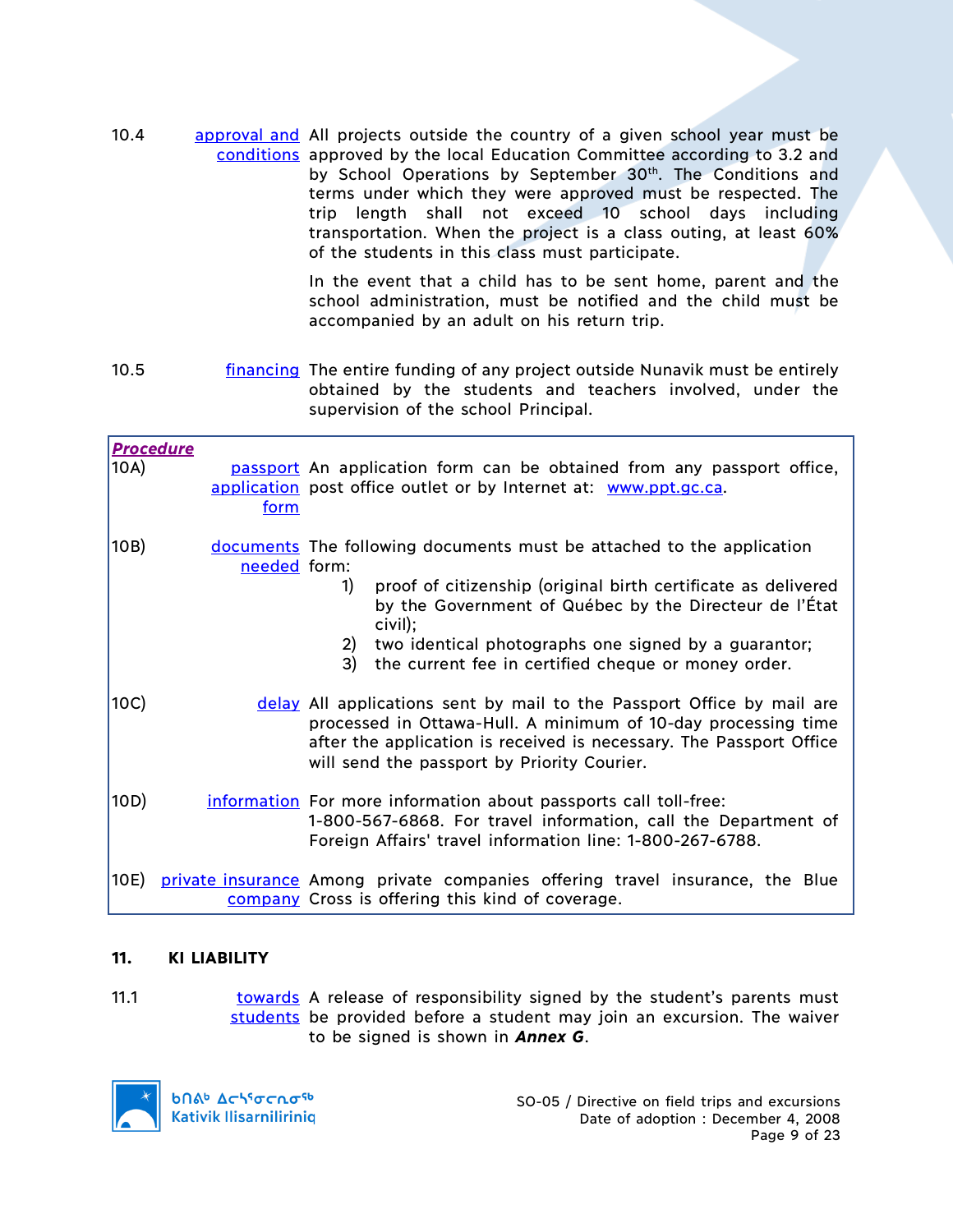- 11.2 towards guides Guides are considered employees of KI. Should a guide or driver and drivers be victim of an accident during an excursion, the CNESST coverage is applicable.
- 11.3 **towards** Should part of the guide's material be destroyed or damaged equipment during the excursion, KI has no responsibility to indemnify the guide for his loss.

*Procedure* 11A) keeping of the Consent forms should be kept on file by the CD for one year consent form following the excursion.

## **12. FINAL REPORT AND APPLICATION OF THIS DIRECTIVE**

- 12.1 **final report** A report on each excursion has to be filled and sent to Curriculum Development Department on a form as shown in *Annex H*.
- 12.2 **previous** The present directive replaces all other directives of the Board provisions pertaining to this subject, while respecting the policies adopted by the Council of Commissioners where applicable. If such policies are adopted, the provisions of these policies will be integrated into this directive for the benefit of the reader.
- 12.3 responsibility Any person referred to in this Directive must abide to all its provisions and all managers of the School Board are responsible to ensure that all its provisions are applied and respected.

The Director of School Operations is the person responsible for providing support in the interpretation of this Directive and to ensure its revision when necessary.

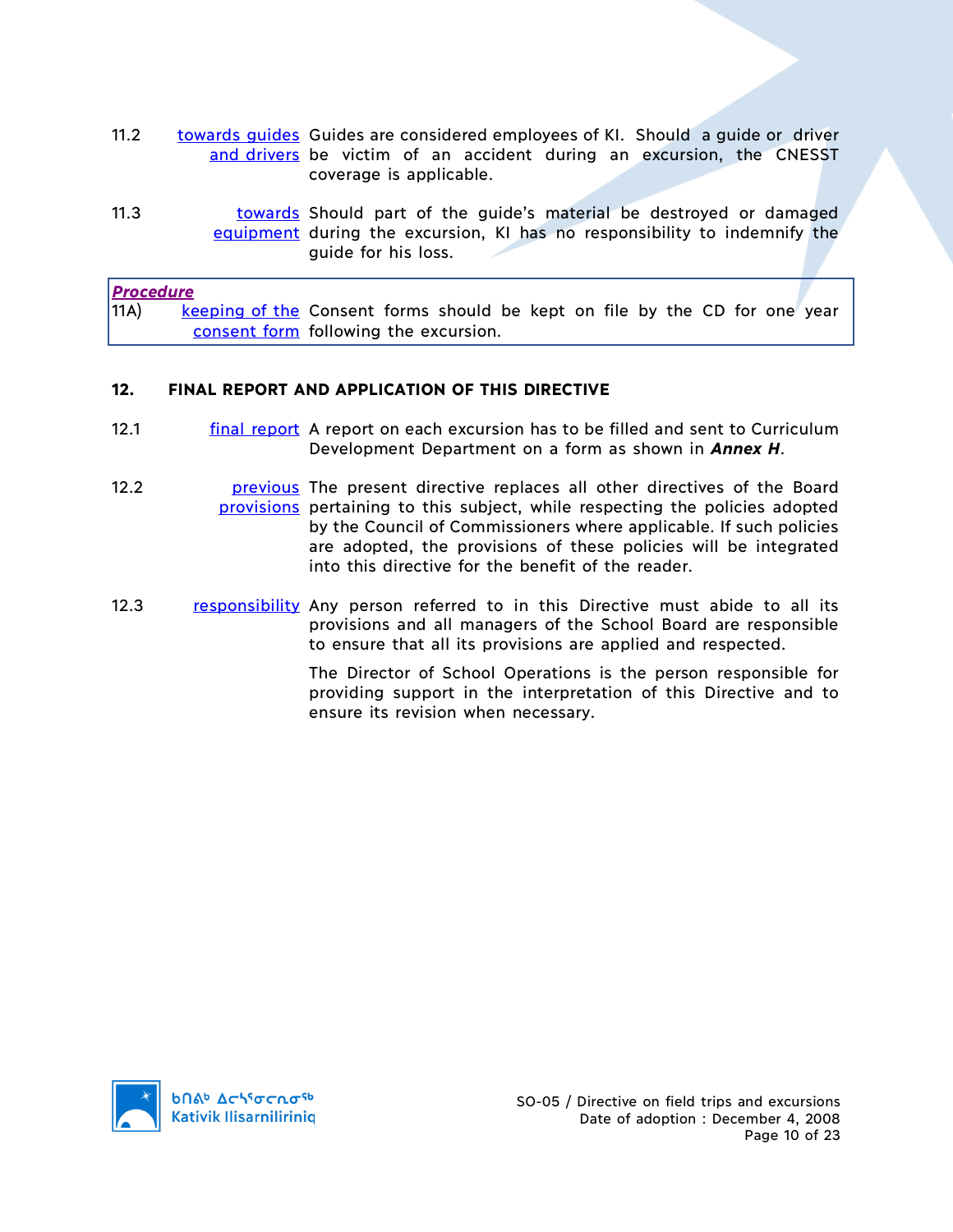**ANNEXE A REQUEST FOR EXCURSION FUNDS J**<sup>6</sup> PLDS <sup>6</sup> LEVIN 5 **DEMANDE DE FONDS POUR EXCURSION**

1. Purpose of excursion (Give details of knowledge students will require) W64U\$L LideRx (264°C)Listo of The Cital Using World (19°C) But de l'excursion (Donner les connaissances requises par les étudiants)

*(Add a sheet of paper if space is insufficient)*  **GEACST ALACATE ATLING** *(Ajoutez une autre feuille si vous manquez d'espace)*

2. Description of excursion (time of departure, places or route, transportation, time and date of return) **ckw¬Exc3m¯b mò9lt4 Gcz xs9M[QQxoq5 Ns4ƒExc3iq5, wq3Cst5nq5,**   $\mathbf{M}^{\mathbf{a}}$  $\mathbf{S}$ Description de l'excursion (date et heure de départ, endroits ou trajet, moyen de transport, date et heure de retour)

3. Students involved:  $\Delta \tau$ <sup>+</sup> $\sigma$  4 n<sup>c</sup> Liqc n C D is 12c: Élèves participants:

| Number : | Grade Level:                                                 |
|----------|--------------------------------------------------------------|
| :°0°ت°ط° | $\mathcal{L}^{\mathcal{L}}$ ጉጉጉጉ $\mathcal{L}^{\mathcal{L}}$ |
| Nombre:  | Niveaux:                                                     |

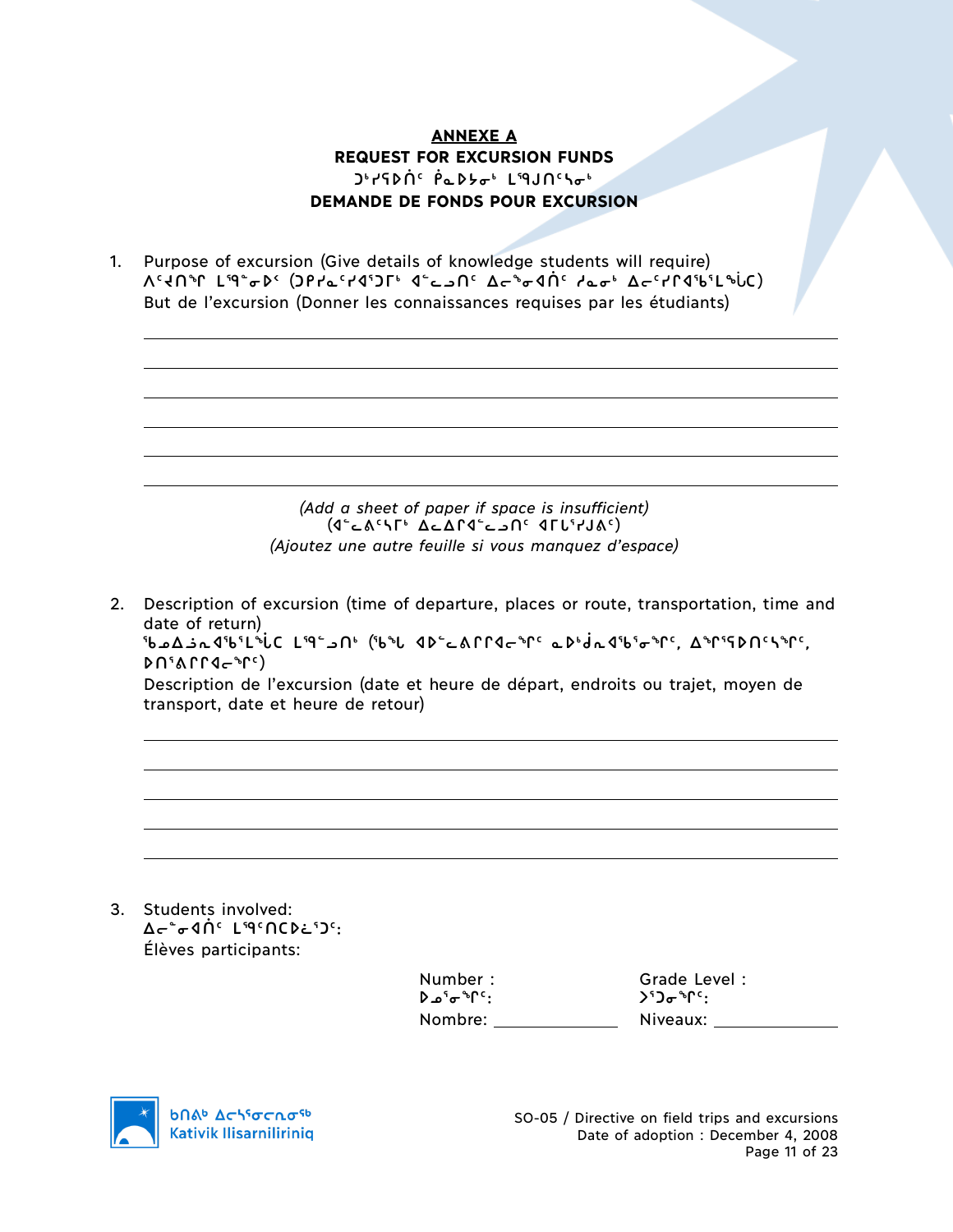- 4. Person co-ordinating the planning of the excursion: **Pa**  $4D\Delta^2$ **a**  $P^5\Omega$ **nuse**  $4Dc^cPc^cL^d$ **u**<sup>6</sup> L<sup>59</sup><sup>2</sup> o SP<sup>6</sup>: Personne en charge de la planification de l'excursion :
- 5. Person(s) in charge during the excursion: Pabd<sup>c</sup> bLPDesL<sup>a</sup>LC LigeonPob: Personne(s) en charge durant l'excursion :
- 6. Resources /  $\Lambda$ D<sub>c</sub> $\sigma$ **4**L $\Delta$ <sup>c</sup> / Ressources :

Guides / **mò5tyº5** / Guides

| <b>Name</b><br><በ <sup>ኈ</sup> ሁ | <b>Transport</b><br><b>JU-1U-LC</b> | Cost<br>$\langle P^*L$ |
|----------------------------------|-------------------------------------|------------------------|
| Nom                              | Moyen de<br>transport               | Coût                   |
|                                  |                                     |                        |
|                                  |                                     |                        |
|                                  |                                     |                        |
|                                  |                                     |                        |
|                                  |                                     |                        |
|                                  |                                     |                        |
|                                  |                                     |                        |
|                                  |                                     |                        |
| Nanhta/ Jilon / Nanhta           |                                     |                        |

Naphta/ *h* / Naphta Food /  $\sigma$ <sup>5</sup> / Nourriture

**b**Πል<sup>b</sup> Δςιγσς ησ<sup>ς 6</sup> Kativik Ilisarniliriniq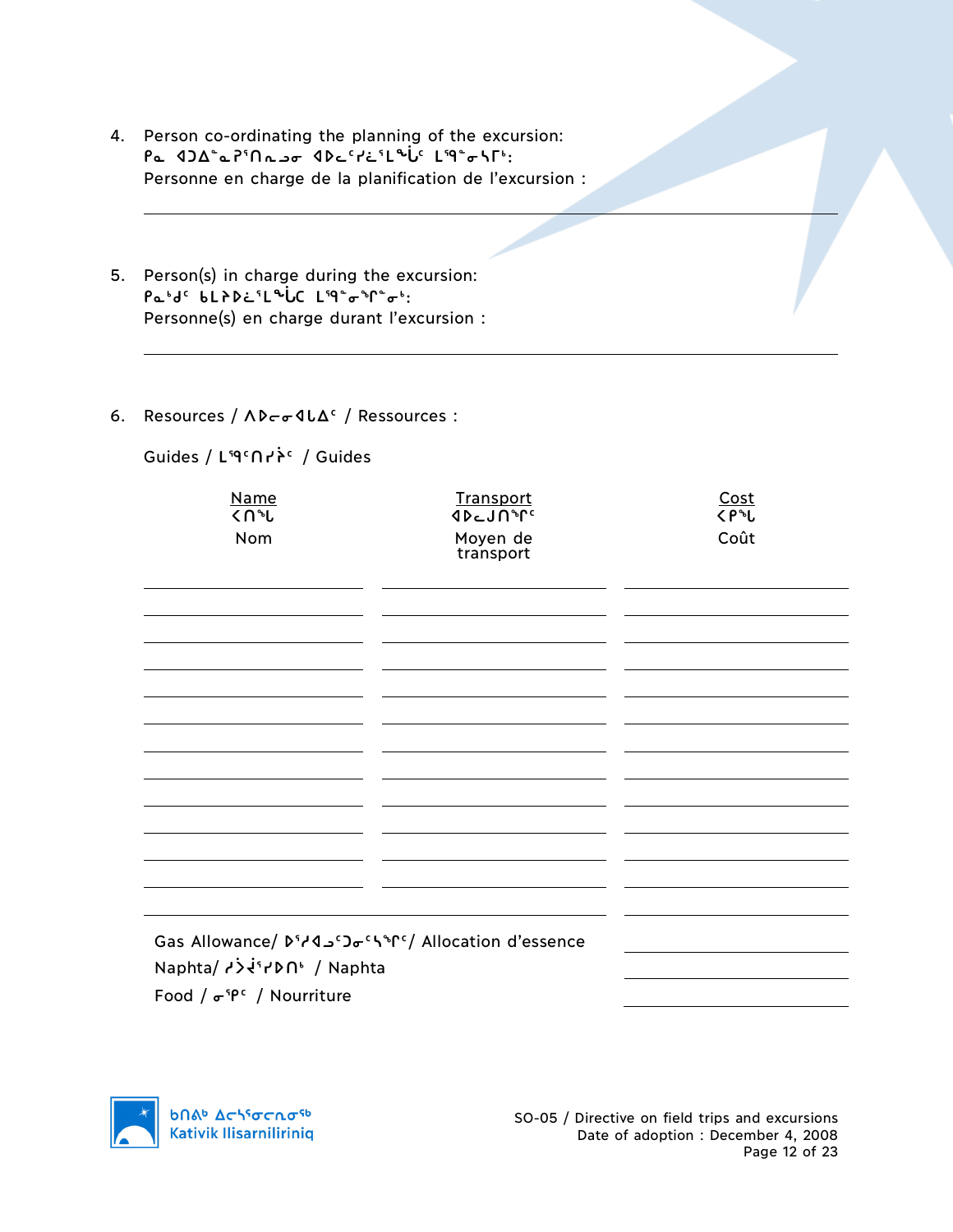**Total estimated cost:**  $b \cap c$ <sub>1</sub> $\cap$ <sup>5</sup> we set that the control of the set of the control of the control of the control of the control of the control of the control of the control of the control of the control of the control of the control of th **Coût total estimé :**

Request submitted by: **g4yCs†5 x9MbsJ5 sfkz:** Demande soumise par:

Approved by: **xq3bsJ5 sfkz:** Approuvé par:

> Centre Director  $bL^L^L$ Directeur de centre

President, Education Committee *A*<sup>8</sup>U, **A**ch<sup>5</sup><sub>0</sub>c<sub>n</sub><sup>2</sup> Président, Comité d'éducation

Vice-President, Education Committee **g**<sup>3</sup>Uc<sup>3</sup>L d<sup>3</sup>Uc<sup>3</sup>C  $\Delta c$ <sup>5</sup> Vice-président, Comité d'éducation

Resolution # **grèdual de la communitation de la communitation de la communitation de la communitation de la communitation de l rt5Jtz: s9lz :** # Résolution : Date :

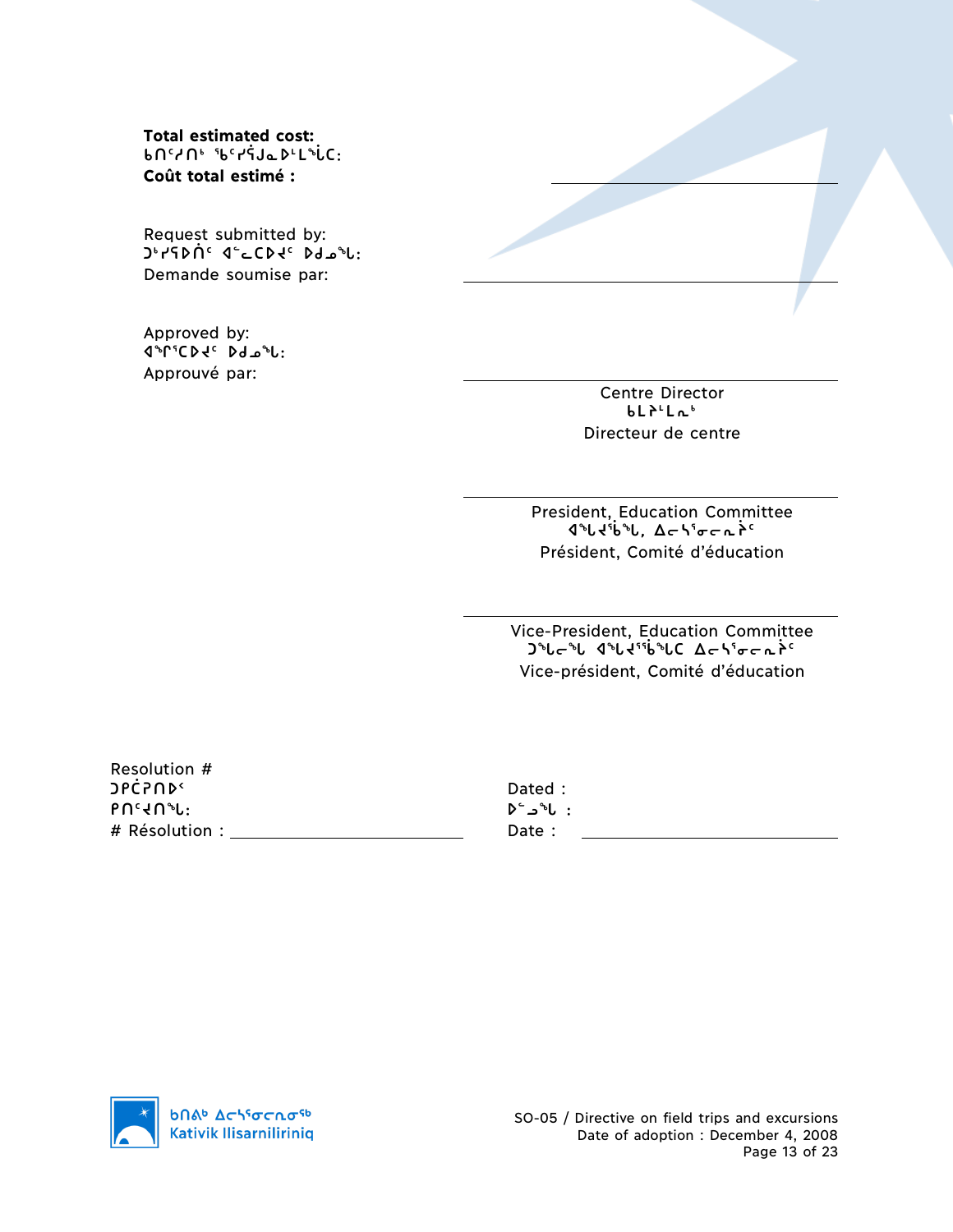### **ANNEX B**

### **Application for Guides**

In keeping with ongoing priority to safeguard students, all guides must undergo a reliability/screening check. This process may involve an investigation of personal information and requires your consent. The information will be held in strict confidence and you will have the opportunity to discuss the information obtained.

| <b>Qualifications</b>   |                         |            |            |
|-------------------------|-------------------------|------------|------------|
| First Aid course :      | $no \Box$               | $ves \Box$ |            |
| Gun safety permit :     | $\mathsf{no} \; \sqcup$ | $ves \Box$ | #          |
| Member of the Rangers : | $no \Box$               | $ves \Box$ | # of years |

### **Screening assessment and consent**

I authorize Kativik Ilisarniliriniq to conduct a verification on my personal record to ensure that I have not been convicted of a crime that could have a relation or impact on the safety of students.

Signature of the individual Date Date

### **Approval**

The person named above is approved to work as a guide in the KI's excursion program.

Signature of the Principal and Date Date Date

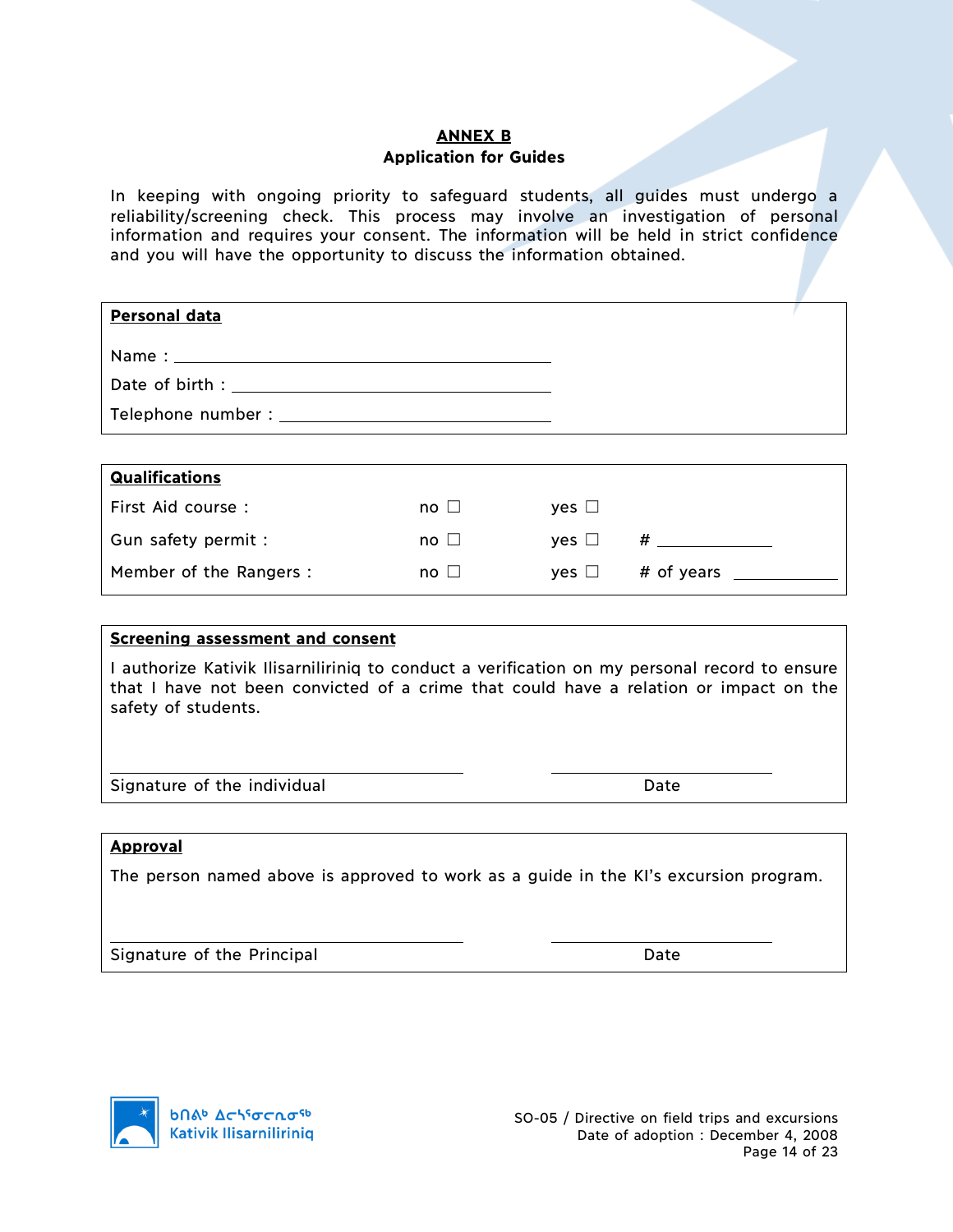# **ANNEX C**

### **Fees, rates and allocations applicable for excursions and field trips**

| <b>Guides (fees):</b><br>day extra fee for overnight camping :  \$50 per night |                                               |
|--------------------------------------------------------------------------------|-----------------------------------------------|
| Drivers (fees) :<br>day extra fee for overnight camping:  \$50 per night       |                                               |
| Rental (not including gas) :                                                   | \$30/hr, up to a maximum of \$120 for the day |
|                                                                                | \$20/hr, up to a maximum of \$80 for the day  |
|                                                                                | \$30/hr, up to a maximum of \$120 for the day |
|                                                                                | \$150 per day (excluding the captain and the  |
|                                                                                | crew fees)                                    |
|                                                                                | \$120 per day                                 |
|                                                                                | \$140 per day                                 |
| Day extra fee for overnight-dog team :                                         | \$50 per night                                |
|                                                                                | \$20/hr up to a maximum of \$80 per day       |
| <b>Allocation for equipment:</b>                                               | to be decided by the school administration    |
|                                                                                | depending on the land conditions              |
|                                                                                |                                               |

# **Allocation for food :**

|                                                         | Kuujjuag/<br>Kuujjuaraapik | Inukjuak, Puvirnituq,<br>Umiujaq | 9 other<br>communities |
|---------------------------------------------------------|----------------------------|----------------------------------|------------------------|
| 1 day excursion                                         |                            |                                  |                        |
| Per student for the<br>first five students              | \$10.00                    | \$13.00                          | \$15.00                |
| For each other<br>student                               | \$5.00                     | \$6.50                           | \$7.50                 |
| <b>Extra for overnight</b>                              |                            |                                  |                        |
| Per night per student<br>for the first five<br>students | \$15.00                    | \$19.50                          | \$23.00                |
| For each other student                                  | \$5.00                     | \$6.50                           | \$7.50                 |

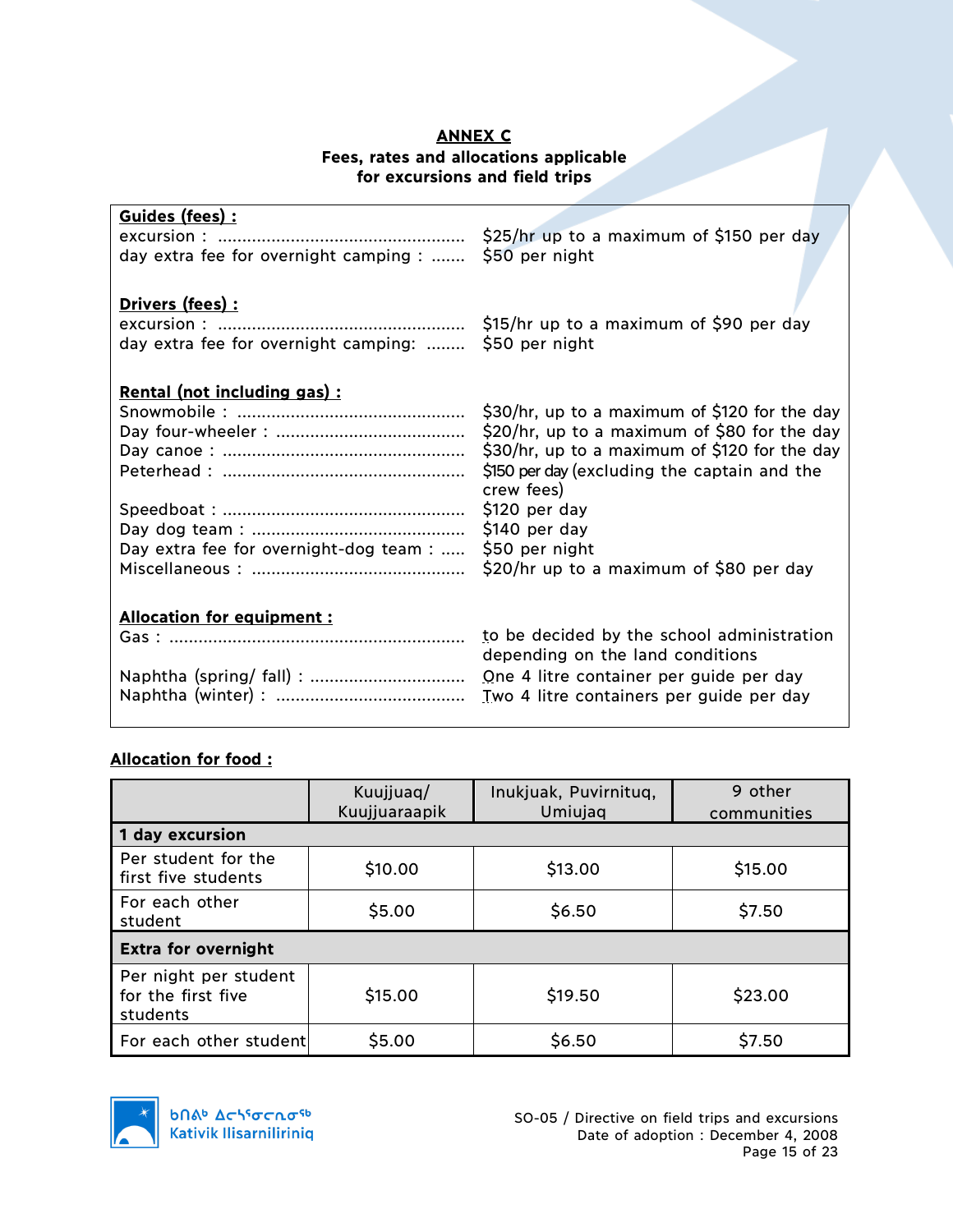## **ANNEXE D Suggested list of basic food for excursions**

- 1) bannock
- 2) tea
- 3) sugar
- 4) salt
- 5) klik
- 6) wieners
- 7) chicken noodle soup
- 8) salted crackers
- 9) breads

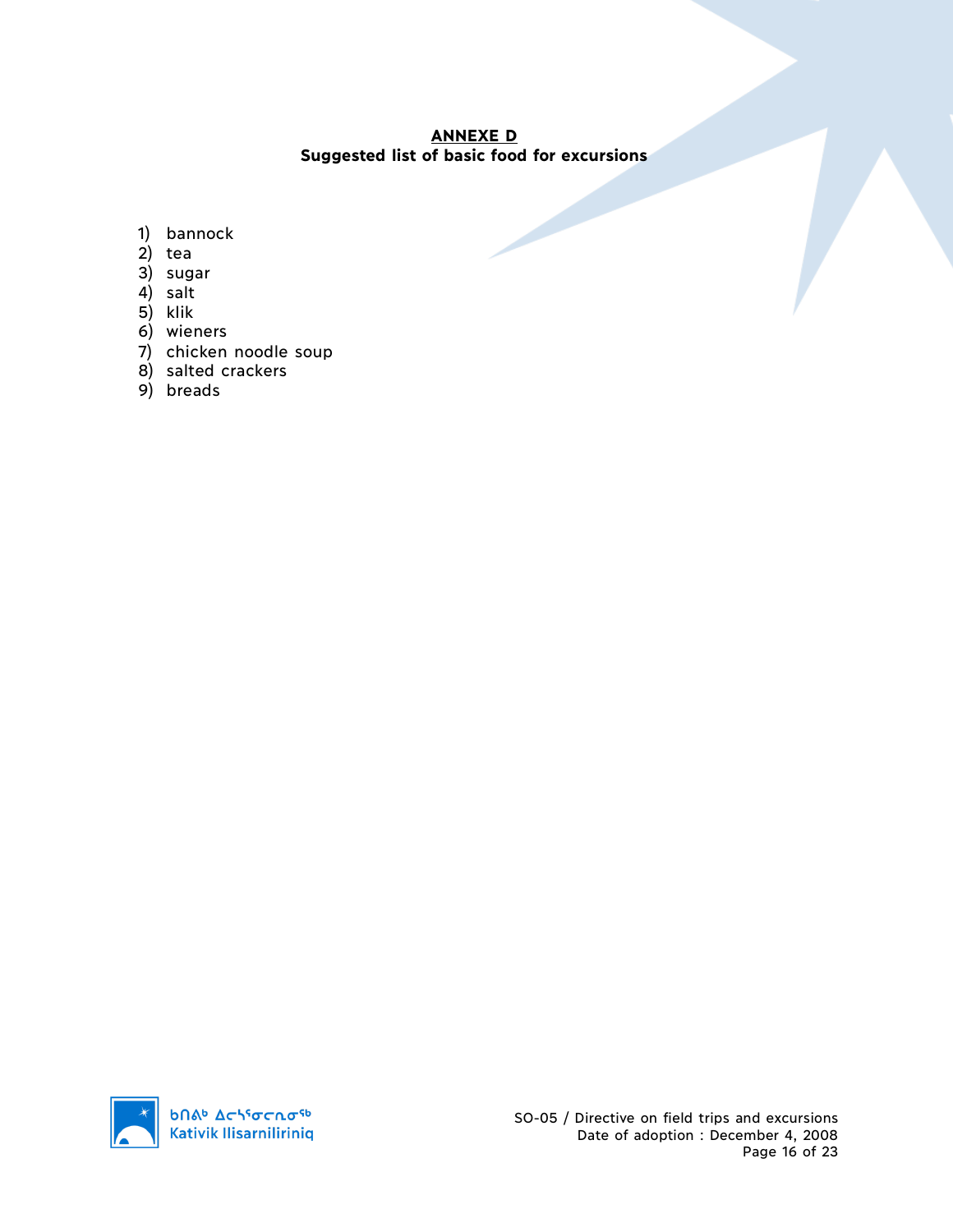# **ANNEX E List of required material for excursions**

Date of excursion :

Number of students :

# **Basic material supplied by guides**

| <b>Supplies</b>      | Number | Not<br>required<br>(√ | Required for<br>day excursions<br>(√ |
|----------------------|--------|-----------------------|--------------------------------------|
| hunting knives<br>1) |        |                       |                                      |
| flashlight<br>2)     |        |                       |                                      |
| 3) axes              |        |                       |                                      |
| 4)<br>saw            |        |                       | ٠                                    |
| 5)<br>rope           |        |                       | ٠                                    |
| candle<br>6)         |        |                       |                                      |
| maps                 |        |                       |                                      |
| 8)<br>tarp           |        |                       | ٦J                                   |
| 9)<br>pots and pans  |        |                       |                                      |
| 10) snow knife       |        |                       | (winter)<br><b>V</b>                 |
| 11) shovel           |        |                       | $\sqrt{}$ (winter)                   |
| 12) ice chisel       |        |                       | (winter)<br>V                        |
| 13) snow shoes       |        |                       |                                      |

# **Boating** *(additional material supplied by guides)*

| Supplies (minimum required)         | Number | <b>Not</b><br>required<br>W | Required for<br>day excursions |
|-------------------------------------|--------|-----------------------------|--------------------------------|
| 1) two paddles                      |        |                             |                                |
| 2) rope and life preserver (rescue) |        |                             |                                |
| anchor                              |        |                             |                                |
| 4) tool to bail water with          |        |                             |                                |

# **Camping** *(additional material supplied by guides)*

| Supplies (minimum required)   | Number | <b>Not</b><br>required<br>$\overline{\mathcal{N}}$ | Required for<br>day excursions<br>W |
|-------------------------------|--------|----------------------------------------------------|-------------------------------------|
| tent                          |        |                                                    |                                     |
| snowshoes                     |        |                                                    |                                     |
| 3) Coleman stove              |        |                                                    |                                     |
| 4) Coleman lantern and mantel |        |                                                    |                                     |

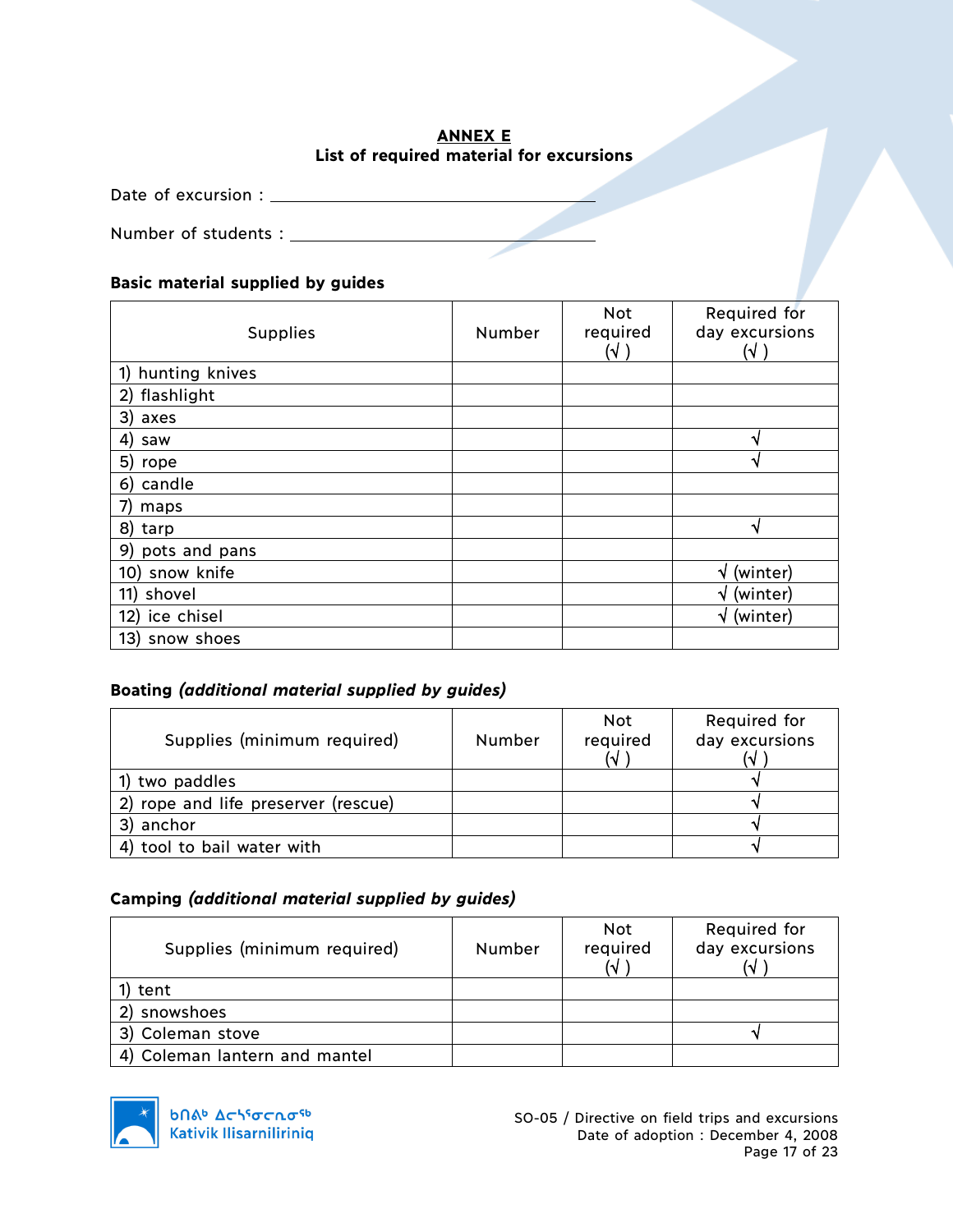# **Material supplied by KI**

|                                                            |        | Not                      | Required for             |
|------------------------------------------------------------|--------|--------------------------|--------------------------|
| Supplies (minimum required)                                | Number | required                 | day excursions           |
|                                                            |        | $\overline{\mathcal{N}}$ |                          |
| orienteering compass                                       |        |                          |                          |
| whistle                                                    |        |                          |                          |
| 3) GPS                                                     |        |                          |                          |
| 4) HF radio                                                |        |                          |                          |
| 5) batteries for the HF radio                              |        |                          |                          |
| 6) one DOT approved lifejacket per                         |        |                          | $\sqrt{}$ (when boating) |
| person                                                     |        |                          |                          |
| 7) fuel and naphtha                                        |        |                          |                          |
| 8) two (2) first aid kit                                   |        |                          |                          |
| 9) two (2) emergency kit, flares and<br>waterproof matches |        |                          |                          |

Filling by :

*printed name signature*

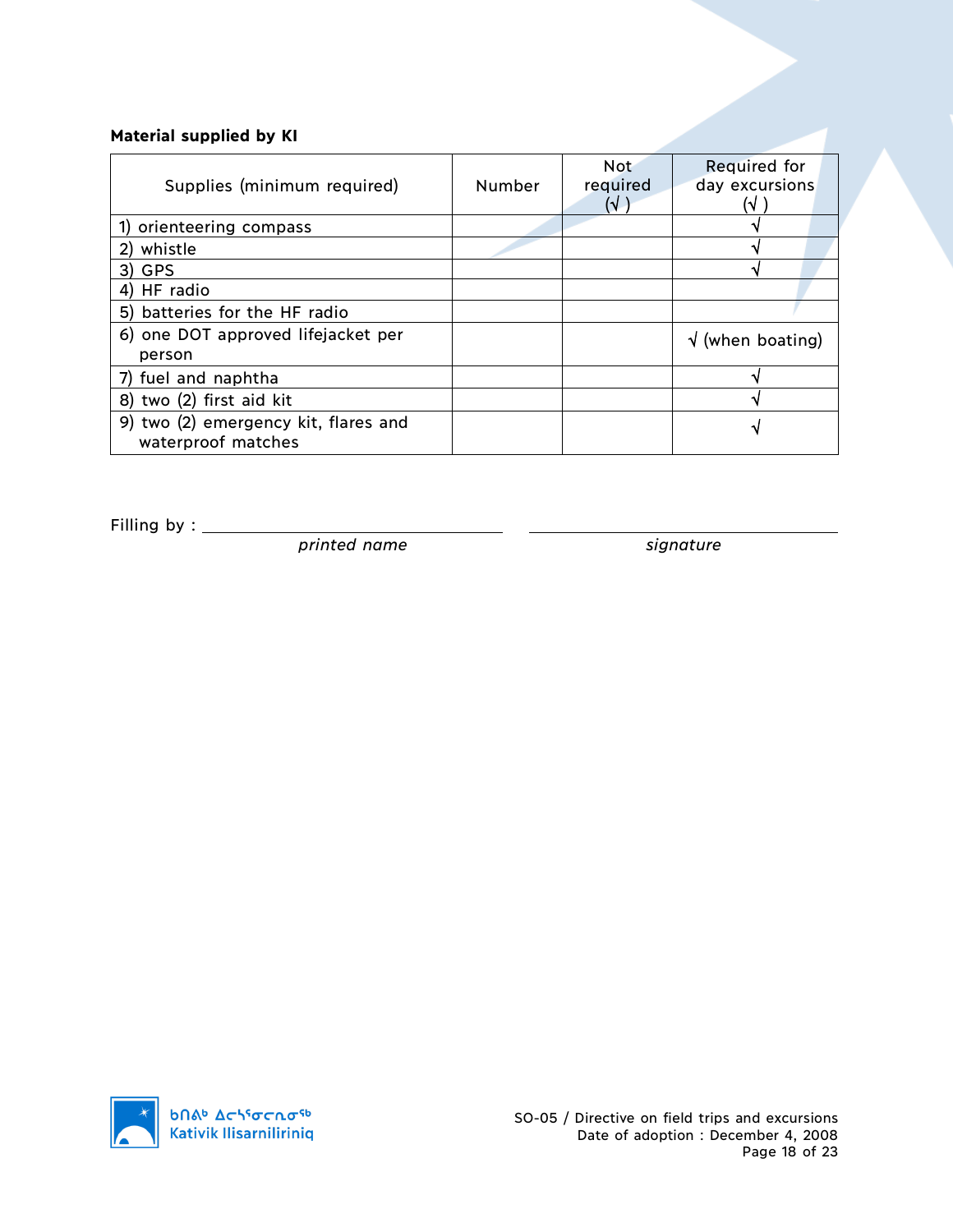### **ANNEX F Equipment – vehicle / rental agreement**

*Print name Position*

This rental agreement is made between the Kativik Ilisarniliriniq represented by :

Et

*Lessor name Address*

*Social Insurance Number (SIN) Address*

# **DESCRIPTION OF EQUIPMENT OR VEHICLE RENTED :**

# **RATE AND PAYMENT :**

The School Board will pay for the rental as :

Follows daily : \$

 $Hourly:$   $\begin{matrix} \xi & \dots & \dots & \dots \end{matrix}$ Other :  $\qquad \qquad$  \$

Additional information :

# **DURATION :**

The rental is for a duration of :

Starting date :

**ABSENCE OF RESPONSIBILITY OF THE BOARD:** The School Board assumes no risk of loss or damage to the equipment or vehicle from any cause. All rates include damages caused to any equipment/vehicle rented by KI as well as all wear and tear cost as provided in articles 7.5 and 11.3 of the KI Directive on Excursion.

**INSURANCE:** The rental fee is deemed to include adequate Insurance coverage already covering the equipment or vehicle.

By : the state of  $\mathbf{B}$ 

Kativik Ilisarniliriniq

By :

Lessor

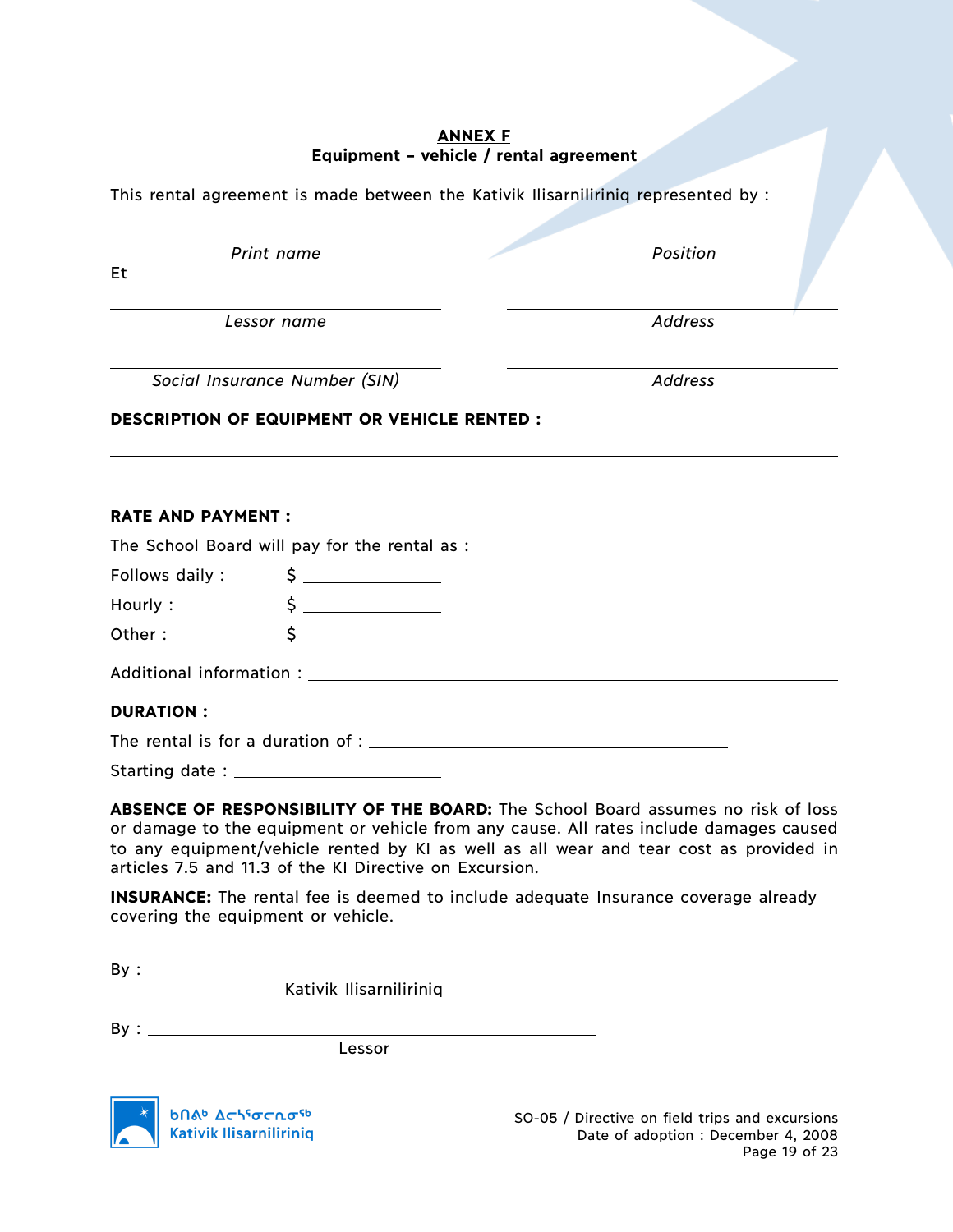### **ANNEX G Release to be signed by the student's parents**

### **AUTHORIZATION FORM FOR THE STUDENTS AND THE PARENTS**

| Destination : _________________________                        | Date: from : $\qquad \qquad$ to : $\qquad \qquad$ |
|----------------------------------------------------------------|---------------------------------------------------|
| Approved by the Education Committee and by the Centre Director |                                                   |
|                                                                |                                                   |

### \*TO BE FILLED BY THE SCHOOL ADMINISTRATION :

| <b>SUPERVISION:</b> |            |                       |
|---------------------|------------|-----------------------|
| # Adults            | # Students | Ratio adult / student |
|                     |            |                       |
|                     |            |                       |
|                     |            |                       |
|                     |            |                       |
|                     |            |                       |

# \*TO BE FILLED AND SIGNED BY THE PARENT :

|                                                                                  | $Age:$ Sex: M $\_\_$ F $\_\_$ |  |
|----------------------------------------------------------------------------------|-------------------------------|--|
|                                                                                  |                               |  |
| Medical condition(s), allergies, etc. (specify type) : _________________________ |                               |  |
| If medication has been prescribed, specify type : ______________________________ |                               |  |
|                                                                                  |                               |  |

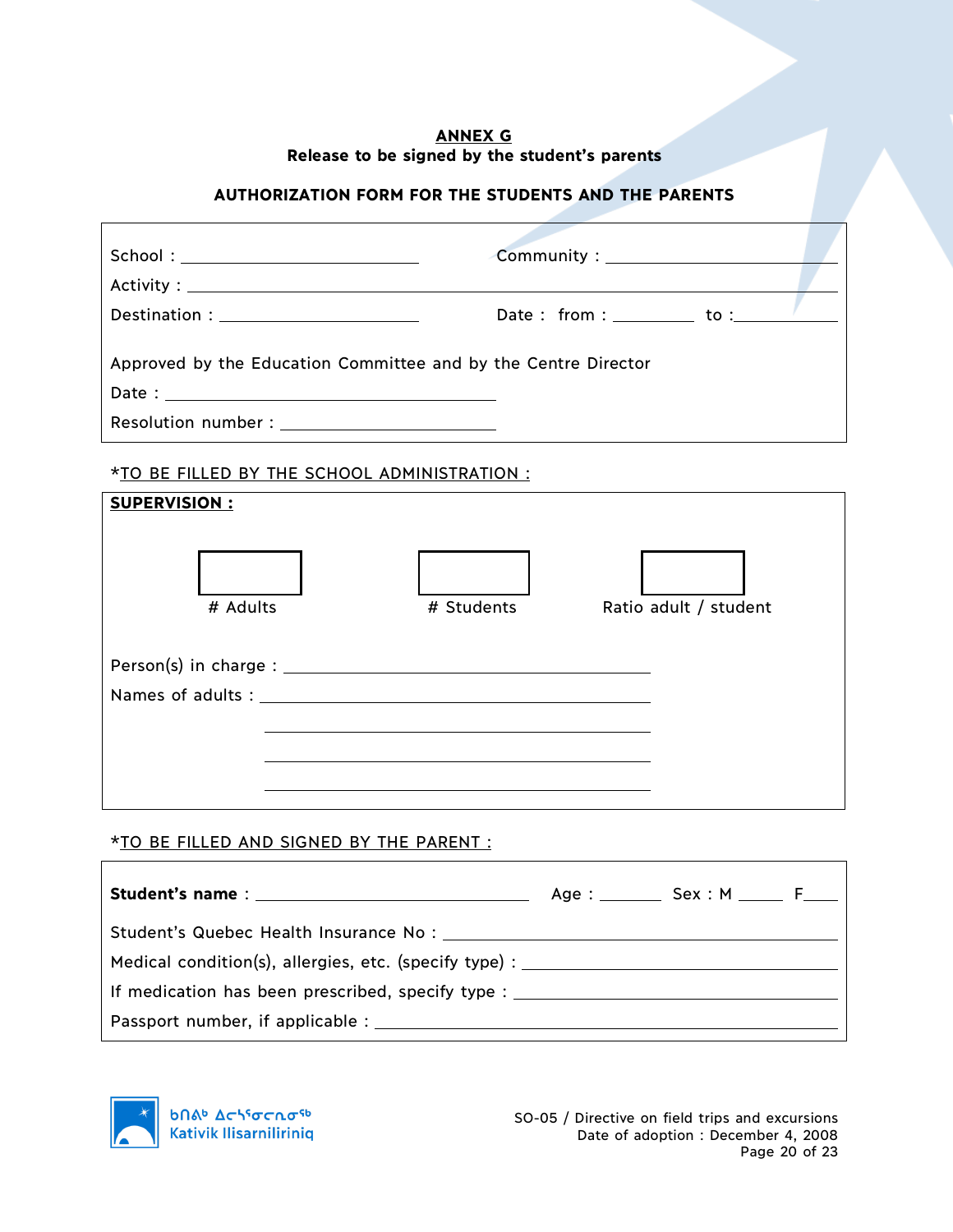## **PARENTAL PERMISSION & RELEASE EMERGENCY MEDICAL TREATMENT**

The Undersigned hereby agrees that, in the event that I or my spouse or parent/tutor/guardian cannot be contacted within a reasonable period of time, the person in charge as indicated be appointed to authorize transportation on a MEDIVAC, the admission to hospital or other medical facility, if deemed necessary by medical personnel, and emergency medical treatment recommended by a medical doctor to be given to the above named student while participating in this activity and related events.

1. The Undersigned acknowledges full awareness of the risks involved in this Activity and accepts the arrangements for supervision as noted above; consequently, the Undersigned hereby grant permission for the above named student to participate in this Activity.

I release and hold harmless Kativik Ilisarniliriniq, its employees, representatives and officers, from any and all actions or causes of action of any nature for personal injury or property damage of any kind arising in any way from my child's participation in the above described activity.

2. I authorize my son/daughter to use a firearm during this excursion in accordance with the Policy and Directive on the use of Firearms as adopted by the Board:

No □ Yes □

3. I authorize my son/daughter to use his/her own vehicle during this excursion: No  $\square$  Yes  $\square$ 

Name of parent, tutor or legal guardian (please print) :

Home telephone no: Alternate telephone no: Neighbor or relative

Signature(s) Date

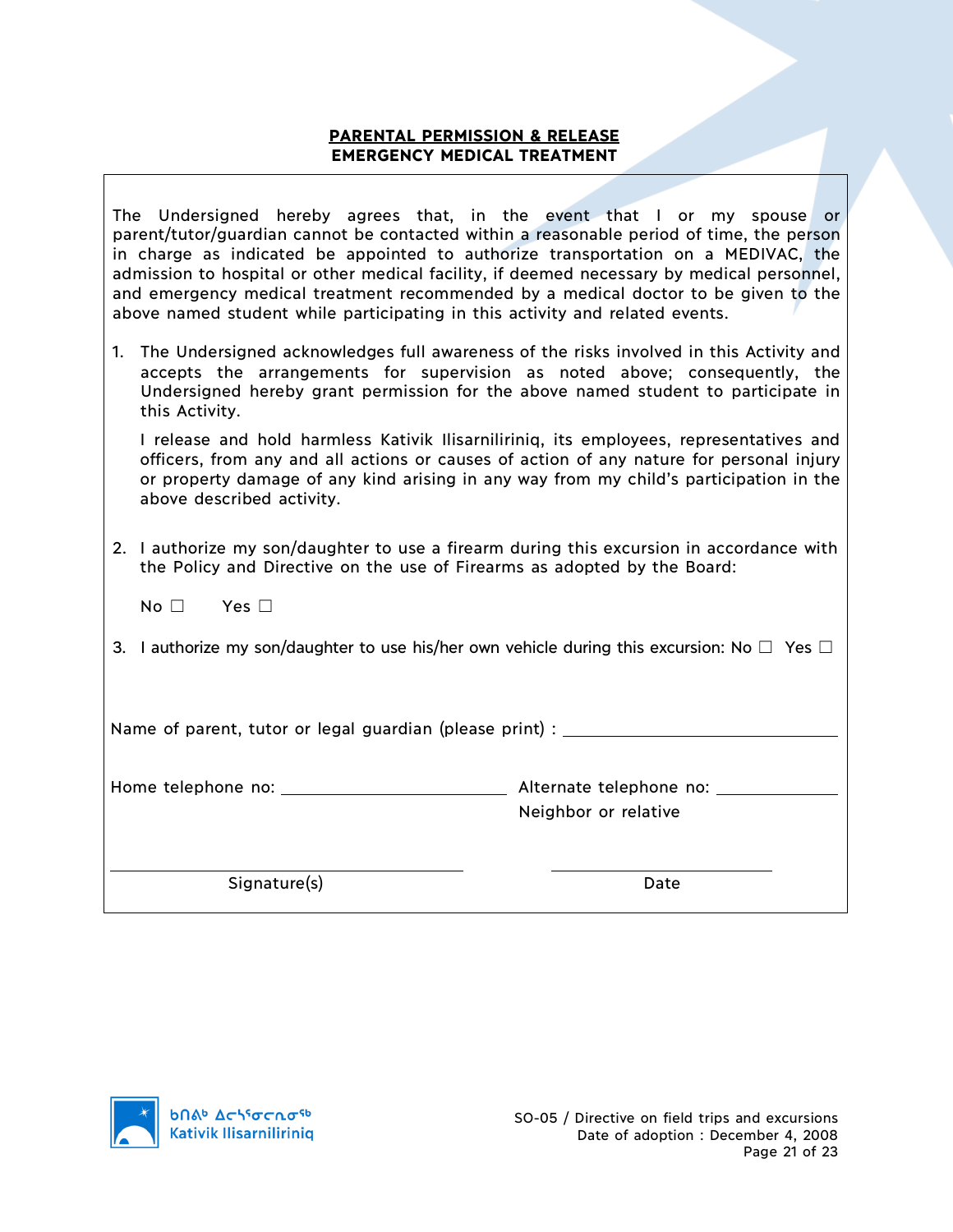## **ANNEX H FINAL REPORT OF EXCURSION agaziotic** LigeDA&DN° **RAPPORT FINAL DE L'EXCURSION**

| 1. Date of excursion:<br>$D^c$ <sub>2</sub> <sup>3</sup> U L <sup>99</sup> ° AA $\sigma$ $D^c$ :<br>Date de l'excursion:                             |                                                                   |  |
|------------------------------------------------------------------------------------------------------------------------------------------------------|-------------------------------------------------------------------|--|
| 2. Place of excursion:<br>al <sup>c</sup> L'9'JA o D'L <sup>3</sup> LC:<br>Endroit de l'excursion:                                                   |                                                                   |  |
| 3. Description of excursion:<br>J-GL"LC LI94/N":<br>Description de l'excursion:                                                                      |                                                                   |  |
|                                                                                                                                                      |                                                                   |  |
| 4. Student involved:<br>$\Delta$ $\epsilon$ is LigenCa $\sigma$ <sup>c</sup> :<br>Élèves participants:                                               | How many:<br>1964943<br>Nombre:                                   |  |
|                                                                                                                                                      | Levels:<br>$>52\sigma$ <sup>\$</sup> r <sup>c</sup> :<br>Niveaux: |  |
| 5. What did the students learn?<br>dag <sup>6</sup> Acs <sup>c</sup> Acs <sup>5</sup> CDg <sup>55</sup> bc?<br>Qu'est-ce que les élèves ont appris ? |                                                                   |  |
|                                                                                                                                                      |                                                                   |  |
|                                                                                                                                                      |                                                                   |  |
|                                                                                                                                                      |                                                                   |  |

(add an extra sheet of paper if space is insufficient) (J~مذم<sup>0 د</sup>Aر 1FL<sup>1</sup><۲ میلادی) (ajoutez une autre feuille si vous manquez d'espace)